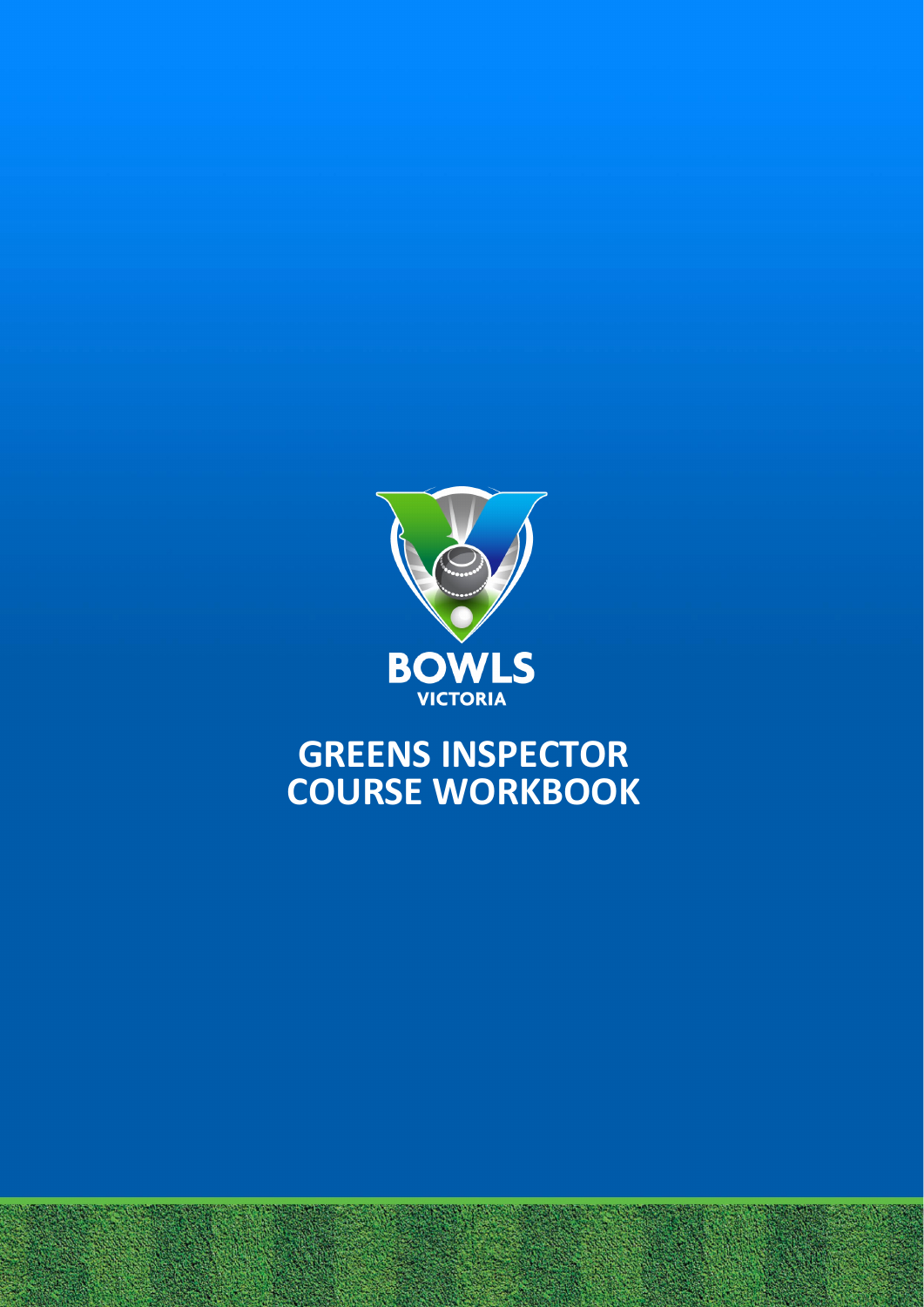

#### **NEW GREEN – Requires BV Greens Committee Inspection**

Means construction of a green at a site where a green has not previously existed. This includes **NEW:**

- Drains
- Base
- Ditches
- Plinths
- Banks and surrounds
- natural or synthetic surface

**RECONSTRUCTED, CONVERTED & RESURFACED GREENS** | Requires BV Greens Committee Inspection. Means alterations to any of the following:

- Drains
- Base
- Ditches
- Plinths
- Banks and surrounds
- Conversion from Natural surface to a Synthetic surface
- Conversion from Synthetic surface to a Natural surface
- Conversion to a different type of Synthetic surface
- Conversion to a different type of Natural surface
- Replacement of a Synthetic surface
- Rolling back a Synthetic surface
- Re-stitching a Synthetic surface

**REPAIR AND MAINTENANCE** | DO NOT Require BV Greens Committee Inspection Means Means alterations to any of the following:

- Removal of excess filling from ditches
- Repair of Banks covering material
- Top dressing
- Coring
- Resewing of bare patches
- Vacuuming/Sweeping of Synthetic surfaces
- Scarifying

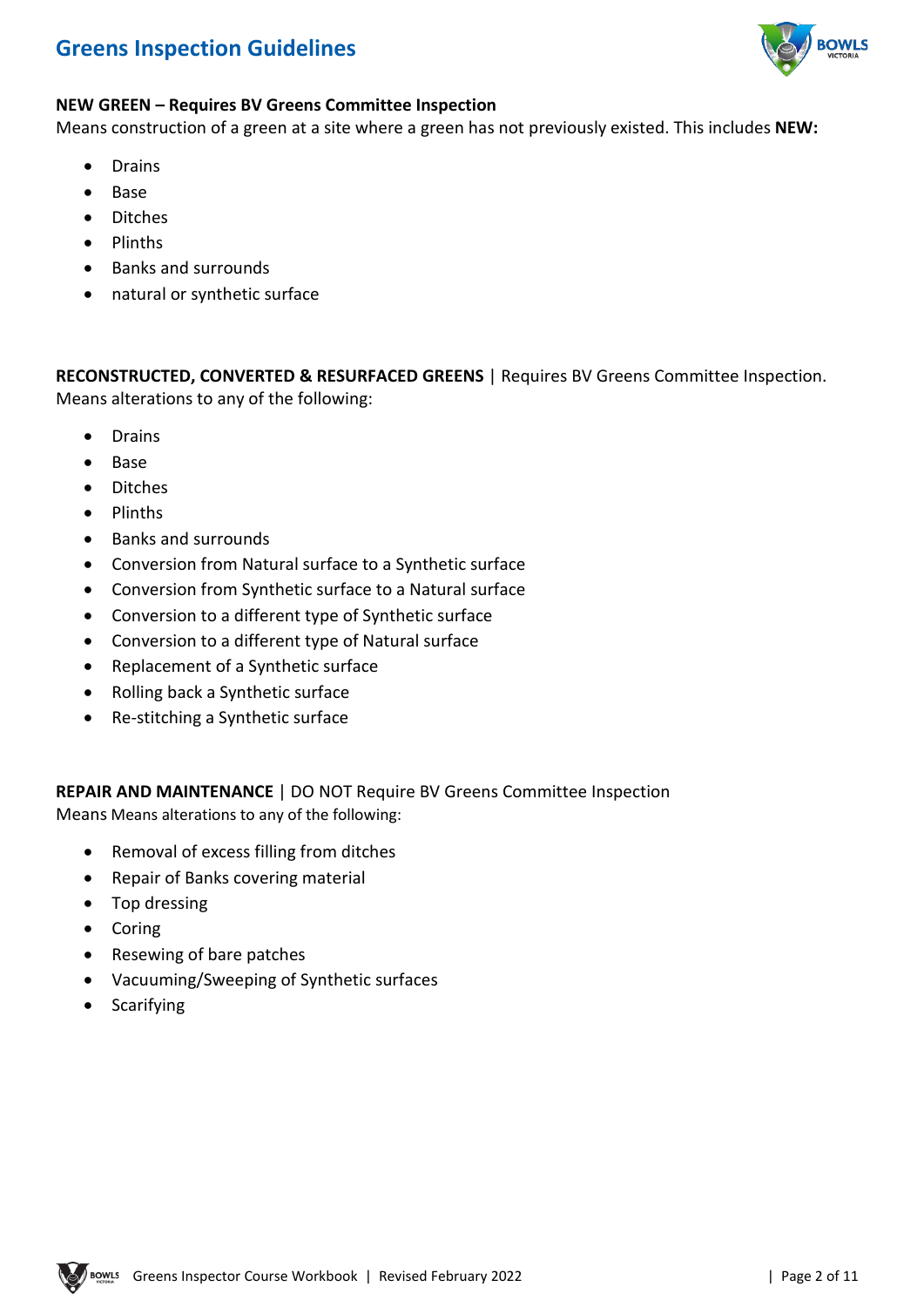# **Banks, Ditches and the Green**

(All Laws, Law numbers & page numbers are reproduced from Laws of the Sport of Bowls, Crystal Mark Third edition, Version 3.1, April 2019).



| <b>BANKS</b>                   | Height                                                                                                                            | 230mm - Minimum above playing surface                                                                                                                | <b>Law</b> $-48.2$                        | Page - 67         |
|--------------------------------|-----------------------------------------------------------------------------------------------------------------------------------|------------------------------------------------------------------------------------------------------------------------------------------------------|-------------------------------------------|-------------------|
|                                | <b>Surface</b>                                                                                                                    | Made of a material that will not damage<br>jack or bowl.                                                                                             | <b>Law</b> $-48.4$                        | Page - 68         |
|                                | <b>Advertising Banners</b>                                                                                                        | Made of a material that will not damage<br>jack or bowl.                                                                                             | <b>Law</b> $- 48.6$                       | Page - 68         |
|                                | <b>Markings - Side Banks</b>                                                                                                      | 2m & 23m must be marked on the side<br>banks. These markings, rink numbers &<br>boundary pegs must be the only visible<br>marking on the side banks. | Law 49.12                                 | Page - 70         |
| <b>BOUNDARY</b><br><b>PEGS</b> | Outdoor & Indoor.                                                                                                                 |                                                                                                                                                      |                                           |                   |
|                                | Height - Fixed on top of bank.<br>Height - Fixed to face of bank.<br>(Height limitation is not<br>applicable to flexible boundary | 600mm<br>430mm                                                                                                                                       | $Laws -$<br>49.3.1,<br>49.3.2,<br>49.4.1, | Page - 69         |
|                                | pegs)                                                                                                                             |                                                                                                                                                      | 49.4.2,                                   |                   |
|                                | <b>Distance from side Ditch</b>                                                                                                   |                                                                                                                                                      | 49.4.3                                    |                   |
|                                | Outdoor-                                                                                                                          | 600mm                                                                                                                                                | $Law - 49.6.1$                            |                   |
|                                | Indoor -                                                                                                                          | 460mm                                                                                                                                                | $Law - 49.6.2$                            | Page - 70         |
|                                | Width                                                                                                                             | Less than 50mm                                                                                                                                       | $Law - 49.4.1$                            | Page - 69         |
|                                | <b>Distance Back from face of Bank</b>                                                                                            | Less than 100mm.                                                                                                                                     | $Law - 49.3.2$                            | Page - 69         |
| <b>RINK</b>                    |                                                                                                                                   |                                                                                                                                                      |                                           |                   |
| <b>NUMBERS</b>                 | <b>Distance Back from face of Bank</b>                                                                                            | Less than 100mm.                                                                                                                                     | $Law - 49.2.2$                            | Page - 68         |
| <b>DITCHES</b>                 | Width                                                                                                                             | Between 200mm & 380mm wide                                                                                                                           | $Law - 47.2.1$                            | Page - 67         |
|                                | Depth                                                                                                                             | Between 50mm & 200mm deep                                                                                                                            | $Law - 47.2.2$                            | Page - 67         |
|                                | <b>Holding Surface</b>                                                                                                            | Must be free from obstacles & made of a<br>material which will not damage the jack or<br>bowls.                                                      | <b>Law</b> - 47.3                         | Page - 67         |
| <b>GREEN</b>                   | Width -                                                                                                                           | Depends on the number of rinks.                                                                                                                      |                                           |                   |
|                                | Length in direction of play                                                                                                       | Between 31m & 40m.                                                                                                                                   | $Law - 46.2$                              | Page - 67         |
|                                |                                                                                                                                   | Must be rectangular or square (Maximum<br>of 40m x 40m)                                                                                              | $Law - 46.1$                              | Page $-67$        |
|                                | <b>Playing Surface</b>                                                                                                            | Must be level & free of hollows, weeds &<br>bumps.                                                                                                   | <b>Law</b> $- 46.3$                       | Page $-67$        |
|                                |                                                                                                                                   | Grass or Synthetic                                                                                                                                   | $Law - 46.4$                              | Page $-67$        |
| <b>RINKS</b><br><b>RINKS</b>   | <b>Width - Outdoor</b>                                                                                                            | Must be between 4.3m & 5.8m                                                                                                                          | $Law - 49.1.1$                            | Page $-68$        |
|                                | Width - Indoor                                                                                                                    | Must be between 4.6m & 5.8m                                                                                                                          | $Law - 49.1.2$                            | Page $-68$        |
|                                | Length                                                                                                                            | Between 31m & 40m.                                                                                                                                   | $Law - 46.2$                              | Page $-67$        |
|                                | <b>Numbers</b>                                                                                                                    | Must be numbered in order                                                                                                                            | Laws $-49.2$<br>49.2.1<br>49.2.2          | Pages-<br>67 & 68 |
|                                | <b>Rink boundary pegs</b>                                                                                                         | SEE - Boundary pegs above                                                                                                                            |                                           |                   |
|                                | <b>Markings</b>                                                                                                                   | Centre line of the rink can be marked along<br>the surface of the green starting 2m from<br>the end ditch & finishing not less than 23m              | <b>Law</b> $-49.13$                       |                   |
|                                |                                                                                                                                   | from the opposite end ditch.<br>Centre line of the rink can be marked 2m<br>from each end ditch.<br>The mark can be either in the form of a "T"      | Law - 49.14                               | Page $-71$        |
|                                |                                                                                                                                   | or:                                                                                                                                                  | $Law - 49.14.1$                           |                   |
|                                | <b>Markings continued</b>                                                                                                         | a small piece of suitable material inserted<br>immediately below the surface of the<br>green (Outdoor only).                                         | <b>Law</b> $-$ 49.14.2                    | Page - 71         |
| <b>TIMING A</b>                | Ramp                                                                                                                              | See attached sheets                                                                                                                                  |                                           |                   |
| <b>GREEN</b>                   | Stopwatch                                                                                                                         | See attached sheets                                                                                                                                  |                                           |                   |

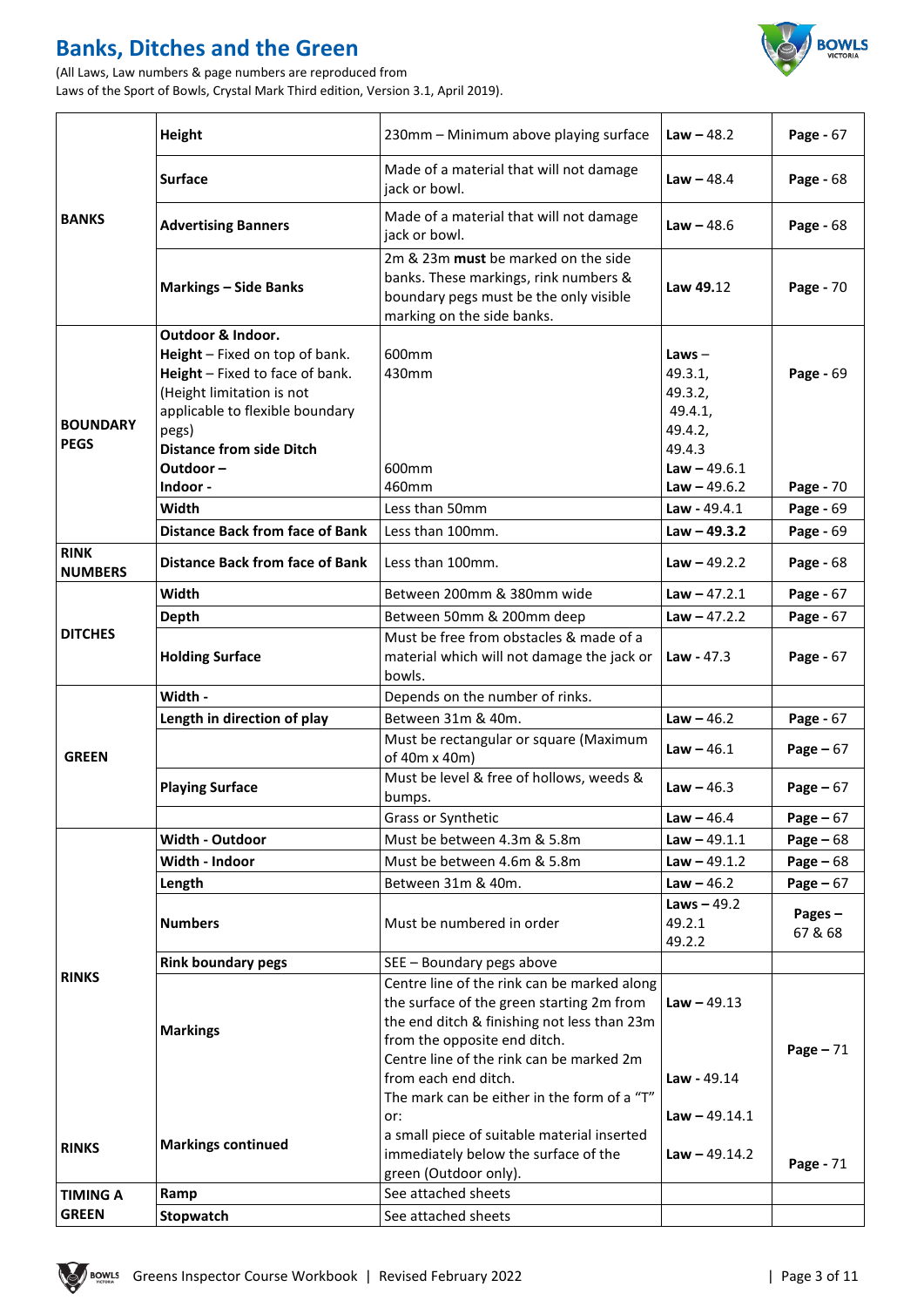#### **Checking a rink for:**

- **Draw** Bowls should run true on both hands in both directions.
- **Runs** Bowls deviates from course due to imperfection in the playing surface.
- **Runoffs –** A bowl when delivered at a very slow speed (to only travel approx. 1m to 1.5m) across the end of a rink with the bias side of the bowl facing away from the ditch should not fall into the ditch.
- **Re-bounds –** Stand at approximately 6m from the "T" and deliver a drive into the bank. The bowl should drop into the ditch. If it rebounds onto the green, go back to the 21m mark and re-deliver the bowl. If the bowl still re-bounds, the Greens Inspection Form should be marked Yes.

#### **GRADING of GREENS**

- **"A" -** the green complies with all, of the Laws of the Sport v3.1 and BV Rules for Competition and has no defects in the playing surface at the time of inspection. (Suitable for Pennant & BV Championship events and above)
- **"B" -** the green complies with all, of the Laws of the Sport v3.1 and BV Rules for Competition, but may have minor defects in the playing surface at the time of inspection. (Suitable for Pennant & Club Championship and Region/Division events)
- **"C" -** the green complies with most of the Laws of the Sport v3.1; and BV Rules for Competition i.e. Banks may be damaged and may have some minor rebounds and/or runoffs, playing surface may need re-marking and minor defects or weeds in the playing surface at the time of inspection. (Suitable for Pennant including Home Finals & Club events)
- **"D" -** the green is deemed to be in worse condition than in "C" above and is really only suitable for Club events; i.e. Banks may be damaged and may have rebounds and/or runoffs, playing surface may need re-marking and with defects and/or weeds in the playing surface and ditches at the time of inspection. (Suitable for Pennant & Club events)
- **"E" –** the green is only fit for "Club events" bowls and is not approved and must not be used for any Pennant or Champions hip events

#### **CLOSING RINKS**

• If you have, to close a rink, the numbering of the rinks must, still, remain in consecutive order.

#### **CLOSING A GREEN**

- **Weather –** This is normally done by the Club's Green keeper or Greens director.
- **Complaint in writing from a visiting club/player -**

Do an inspection as soon as possible after receiving the written complaint (generally within one or two days) and base your decision on the "Grading of Greens guidelines above.

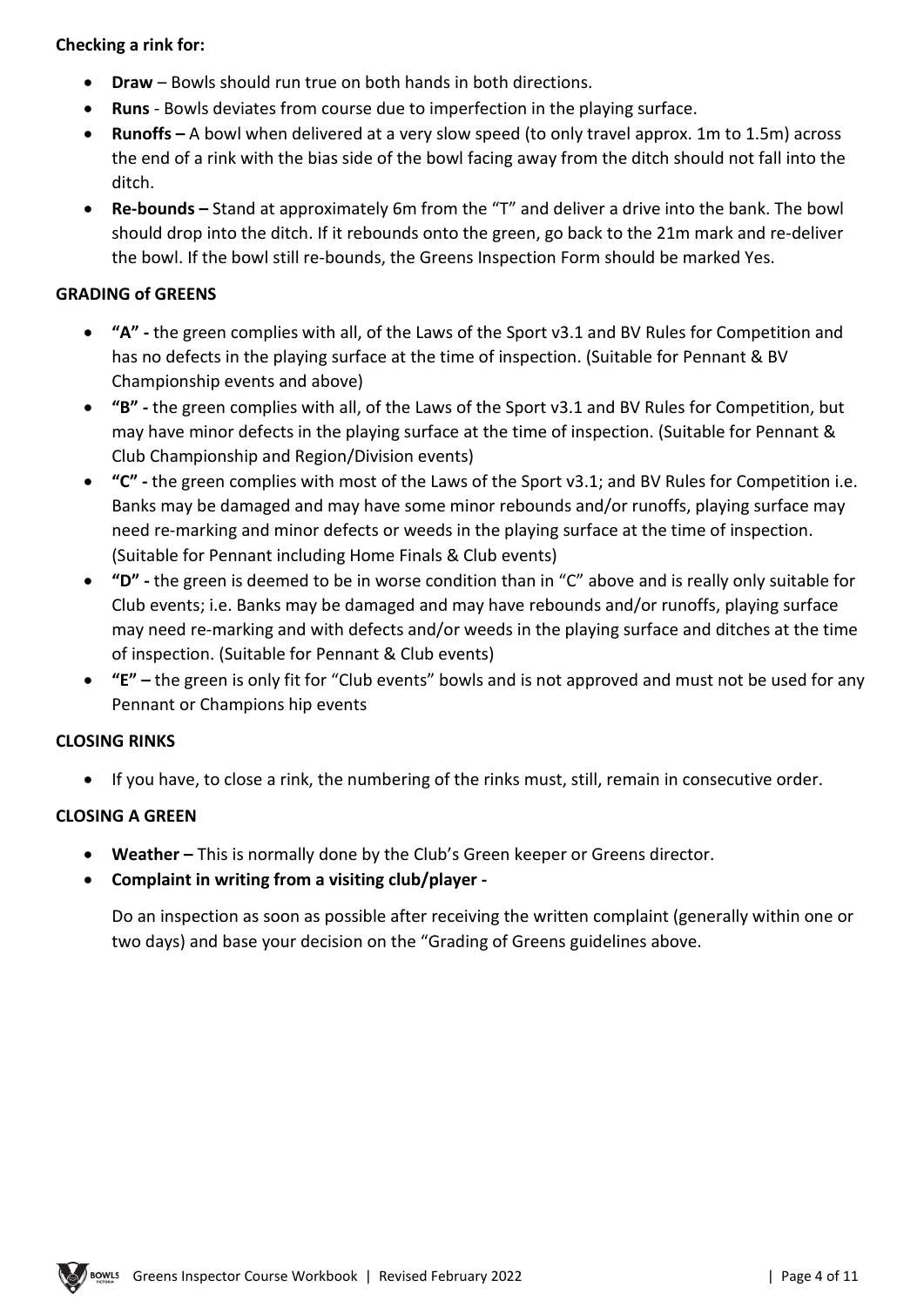# **Laws of the Sport Of Bowls**

(Reproduced from World Bowls Laws of the Sport of Bowls, Crystal Mark Third edition, Version 3.1,April 2019).



### **SECTION 4 – Field of play and equipment**

#### **SECTION 4.1 – THE GREEN, DITCH BANKS AND RINKS**

#### **46 The green**

- 46.1 The Green must be either rectangular or square.
- 46.2 The length of the green in the direction of play must be between 31 metres and 40 metres.
- 46.3 The green must have a suitable playing surface.
- 46.4 The playing surface must be either vegetation or a synthetic surface approved by a Member National Authority.
- 46.5 For domestic play, Member National Authorities can decide the standards for greens constructed in line with previous editions of this law.

#### **47 The ditch**

- 47.1 The green must be surrounded by a ditch.
- 47.2 The ditch must be:
	- 47.2.1 between 200 millimetres and 380 millimetres wide; and
	- 47.2.2 between 50 millimetres and 200 millimetres deep.
- 47.3 The ditch must have a holding surface which is free from obstacles and made of a material which will not damage the jack or the bowls.
- 47.4 For indoor greens and outdoor greens where play is possible in only one direction, only the end ditches in the direction of play must meet the standards mentioned in laws 47.2 and 47.3.

#### **48 The bank**

- 48.1 The ditch must have a bank against its outer edge.
- 48.2 The top of the bank must be at least 230 millimetres above the surface of the green.
- 48.3 The bank must be vertical and set at a right angle (90 $^{\circ}$ ) to the surface of the green, or sloped at an angle of not more than  $35^{\circ}$  from the vertical (see diagrams B.1.1, B.1.2 and B.1.3 in appendix B.1).
- 48.4 The surface of the bank must be made of, or be covered with, a material which will not jack or the bowls.
- 49.5 There must be no steps cut that could interfere with play either cut into or positioned against the face of the bank.
- 49.6 If advertising banners are fixed to the face of the bank, they must be made of a material which will not damage the jack or the bowls. Also, they must be fixed in a way that makes sure the specifications for the ditch and the bank, as described in laws 47 and 48, still apply. The banners will be considered to be part of the face of the bank for all purposes within the laws.

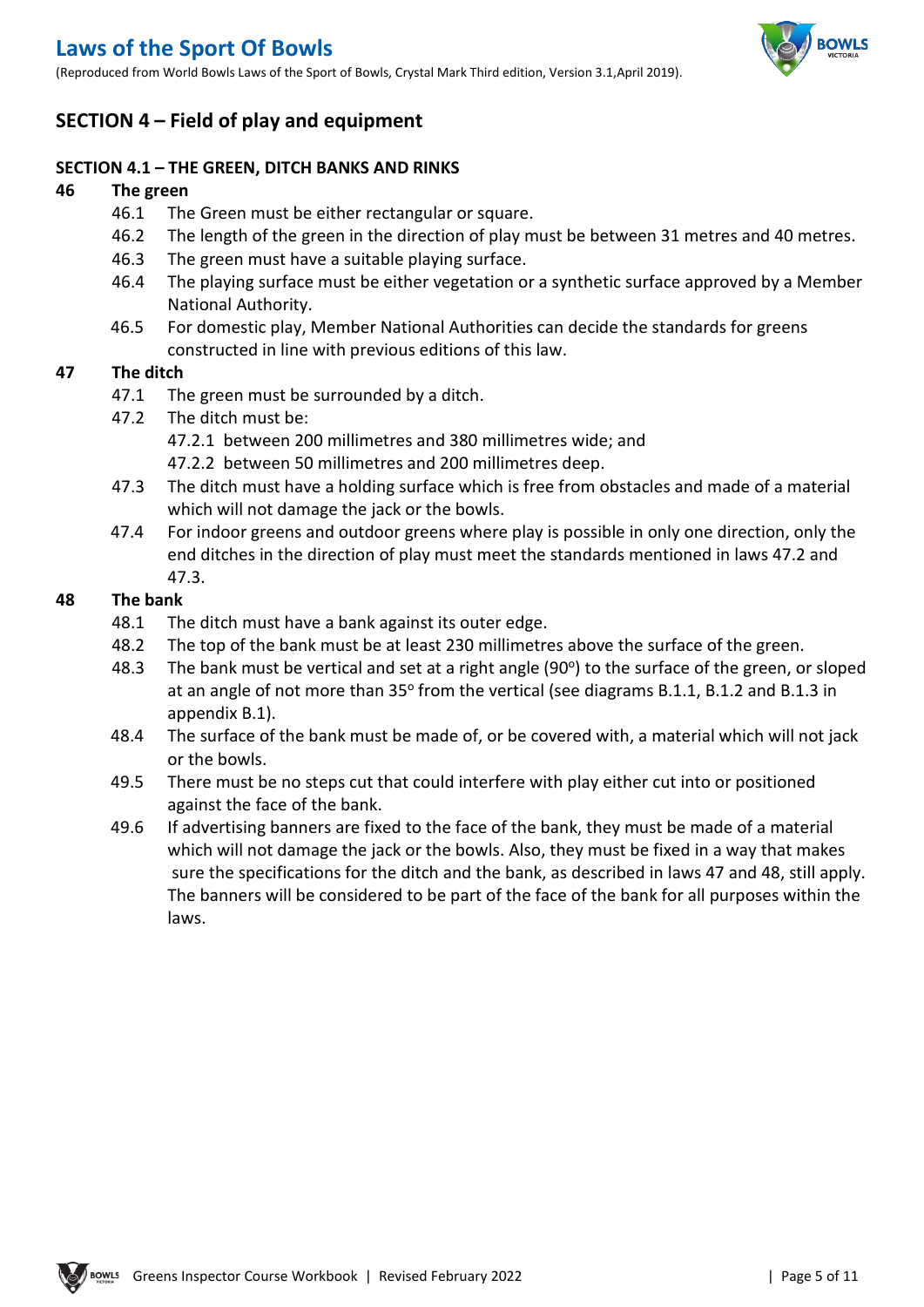#### **49. Division of the green**

The green must be divided into sections called rinks.

- 49.1 The rinks must be:
	- 49.1.1 between 4.3 metres and 5.8 metres wide for outdoor play; and
	- 49.1.2 between 4.6 metre and 5.8 metres wide for indoor play.

Wherever possible, all rinks on a green must be the same width. For domestic play, Member National Authorities can decide the standard for the minimum width of a rink.

- 49.2 The rinks must be numbered in order, with the centre of each rink being marked on the bank at each end by a peg, disc or other suitable device that has the rink number on it and is fixed vertically:
	- 49.2.1 to the face of the bank and flat against it; or
	- 49.2.2 on the top of the bank not more than 100 millimetre back from its face;
	- 49.2.2 on the wall behind the bank (for indoor play only).
- 49.3 The four corners of the rinks must be marked by white or brightly coloured boundary pegs that are fixed vertically:
	- 49.3.1 to the face of the bank and flat against it; or
	- 49.3.2 on the top of the bank not more than 100 millimetres back from its face.
- 49.4 The Boundary pegs must be:
	- 49.4.1 not more than 50 millimetres wide and not more than 430 millimetres high if they are fixed to the face of the bank of an outdoor green; and
	- 49.4.2 not more than 25 millimetres wide and not less than 600 millimetres high if they are fixed on the top of the bank of either an outdoor or an indoor green (although this height limitation does not apply to flexible boundary pegs containing a spring or similar mechanism in their base that allows them to bend on contact with an object or person); or
	- 49.4.3 not more than 25 millimetres wide and the centre if the peg must be clearly marked by a thin black vertical line if they are fixed to the face of the bank of an indoor green.
- 49.5 For domestic play, Member National Authorities can decide:
	- 49.5.1 the standards for boundary pegs made in line with previous editions of this law; and
	- 49.5.2 the requirements for thin black vertical lines marking the centre of boundary pegs that are fixed to the face of the bank of either an outdoor or an indoor green.
- 49.6 The boundary pegs of an outdoor rink must be: 49.6.1 at least 600 millimetres from the side ditch for outdoor play; and 49.6.2 at least 460 millimetres from the side ditch for indoor play.
- 49.7 If a boundary peg is not vertical, it must be put so before a player or the umpire decides whether or nota jack or a bowl is within the boundary. (The requirement to put the boundary peg vertical need not apply if the umpire uses a boundary scope to make the decision.)
- 49.8 If a player or the umpire finds a boundary peg in the wrong position, they must not move it until the end has been completed on any rinks affected. The peg must be then correctly positioned by the umpire or by agreement between the skips or opponents in Singles on the rinks affected.
- 49.9 For outdoor play, the side boundary of the rink of play can be marked by connecting the boundary pegs with a green thread drawn tightly along the surface of the green, leaving enough loose thread to reach the corresponding pegs on the face or on top of the bank. For domestic outdoor play, Member National Authorities can decide not to use boundary threads.

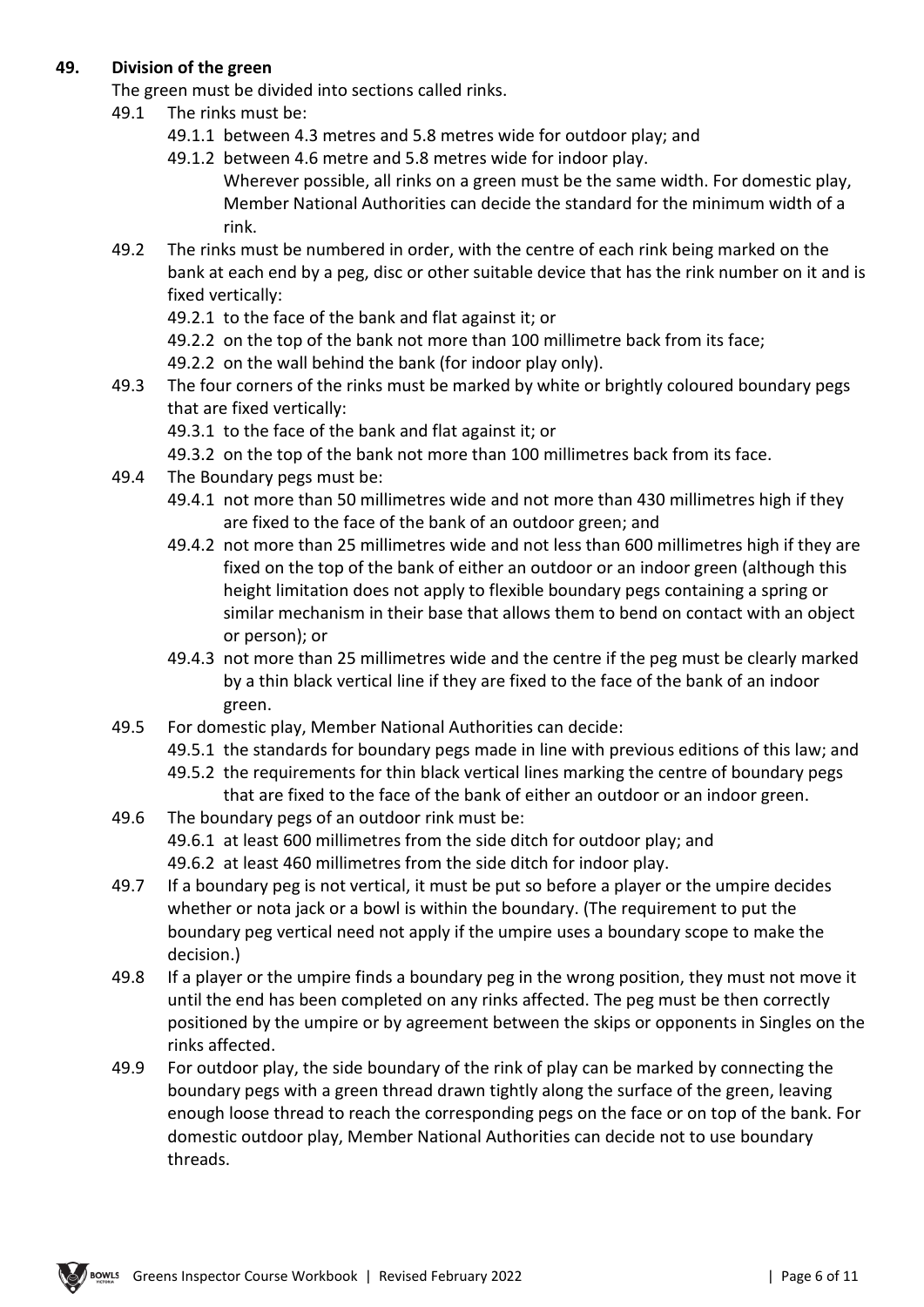- 49.10 The boundary thread (see law49.9) must not be lifted or held down when the jack or bowl is in its original course or in motion.
- 49.11 Pegs, discs and other types of markers used to mark the centre and corners of the rinks must be made of a material which will not damage the jack or bowls.
- 49.12 White or brightly coloured pegs, disc or other suitable markings must be fixed or marked vertically against the face of the side banks or fixed on top of the side banks in the direction of play to mark distances of 2 metres and 25 metres from the end ditches (see diagram B.4.1 in appendix B.4). Wherever possible, these must be the only pegs, discs or markings visible on the side banks.
- 49.13 The centre line of each rink can be marked along the surface of the green starting 2 metres from each end ditch and finishing at any point up to, but not less than, 25 metres from the opposite end ditch (see diagram B.2.1 in appendix B.2).
- 49.14 The centre line of the rink can be marked at a distance of 2 metres from each end ditch (see diagram B.2.2 in appendix B.2). The mark can be:
	- 49.14.1 lines drawn in the form of a 'T'; or
	- 49.14.2 a small piece of suitable material inserted immediately below the surface of the green (for outdoor play only).
- 49.15 If part of the green is used for spectators, side ditches do not have to be used, but the distance markers on the side banks must be brought forward and fixed appropriately. They must be clearly visible to the players.
- 49.16 While there is temporary seating on the green, there must be a completely unrestricted area of the green that is at least 900 millimetres wide between the seated area and the outside boundary of the nearest rink.

## **SECTION 5.2**

### **57. Regulations for Play**

### **57.1 Domestic regulations**

- 57.1.1 For domestic play, Member National Authorities can make regulations ('domestic regulations') to cover the following aspects of the sport:
- 57.1.1.2 requirements for using portable ground sheets as an alternative to fixed groundsheets (see Law 6.1.5.6);
- 57.1.1.3 the distance from the mat line within which a jack can come to rest for it to be considered to be improperly delivered (see Law 10.5);
- 57.1.1.9 the use of synthetic surfaces (see Law 46.4);
- 57.1.1.10 standards for greens constructed in line with previous editions of the Laws of the Sport of Bowls (see Law 46.5);
- 57.1.1.11 standards for the minimum width of a rink (see Law 49.1);
- 57.1.1.12 standards for boundary pegs made in line with previous editions of the Laws of the Sport of Bowls (see Law 49.5);
- 57.1.1.13 requirements for thin black lines to mark the centres of boundary pegs that are fixed to the face of the bank of an outdoor green or fixed on the top of the bank of either an outdoor or an indoor green (see Law 49.5);
- 57.1.1.14 the use of boundary threads (see Law 49.9);

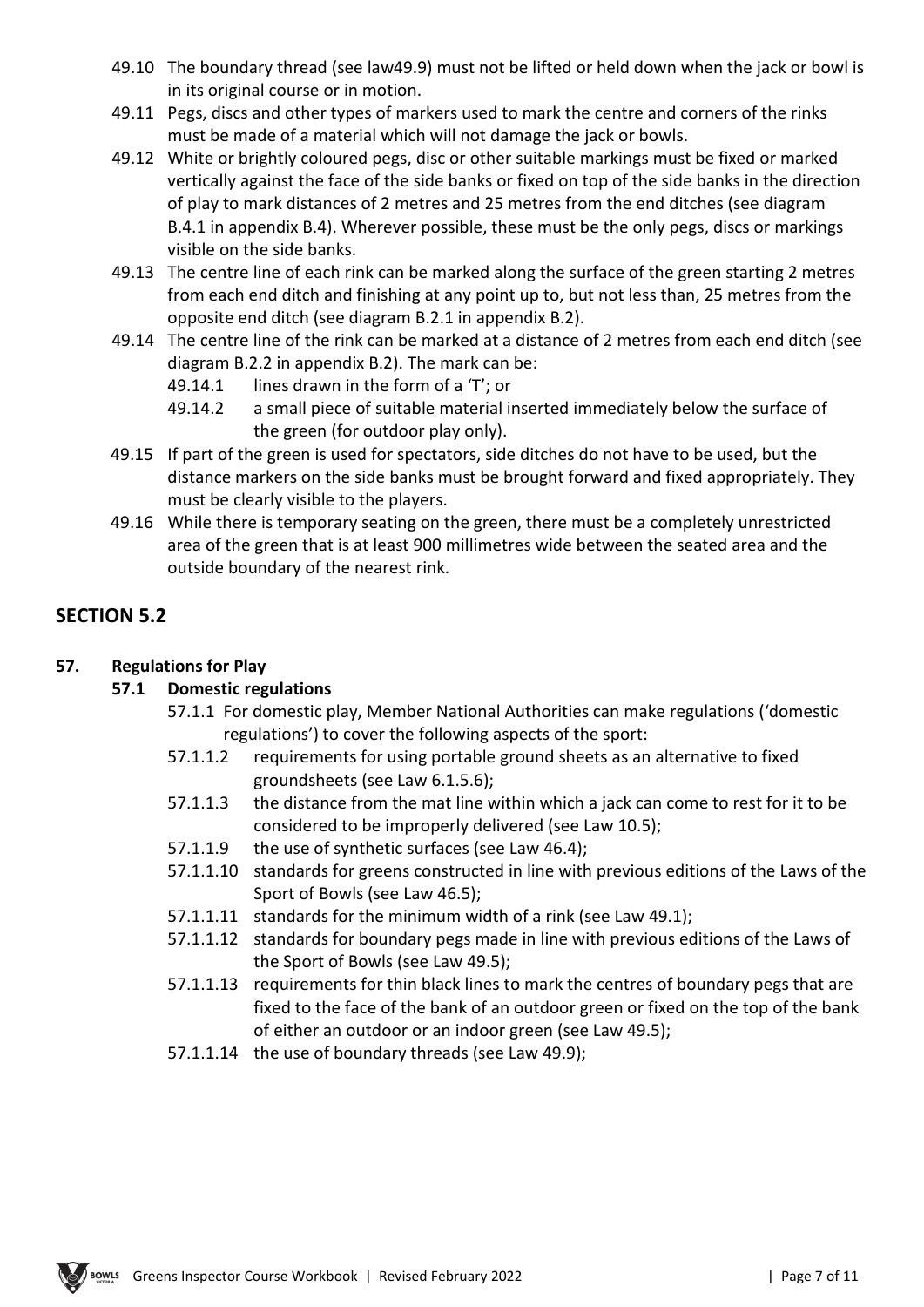

### **DIRECTIONS:**

- 1. Place the ramp at the two metre mark on a central rink of one of those designated for use.
- 2. Attach a metric measuring tape to the ramp hook & secure it with wing-nut.
- 3. Hold the sphere against the ramp backstop then release it without pushing.
	- The sphere is only to be rolled once at each position,
	- Measure and record the distance of this first roll,
	- Measure to the centre of the sphere.
- 4. Place the ramp at about one third of the length of the green on the same rink and repeat the procedure as described in (3).
- 5. Repeat this procedure again in the opposite direction on the same rink so that four readings in total have been recorded.
- 6. Total the sum of the four readings then divide by four.
- 7. Refer to the scale and convert the average distance of the sphere to seconds. This system is accurate, take care with the measurements.
- 8. Make sure the ramp and sphere are kept clean or there will be misleading results.

**Important:** Please ensure all measurements are taken and recorded on the same rink.

- Timing ramp calculations are based on a precise distance of 27 metres.
- Time = Seconds
- Sphere = Distance travelled to the nearest centimetre.
- 9. This ramp may only be used on grass and sand infill synthetic Greens.
- 10. For carpet type Greens including needle-punch the traditional stop-watch method must be used over 27 metres.
- 11. When timing the Greens for Pennant it must be done by the appointed Umpire of the day in conjunction with the Senior Visiting Side Manager or their representative of the Side due to play on that respective Green.

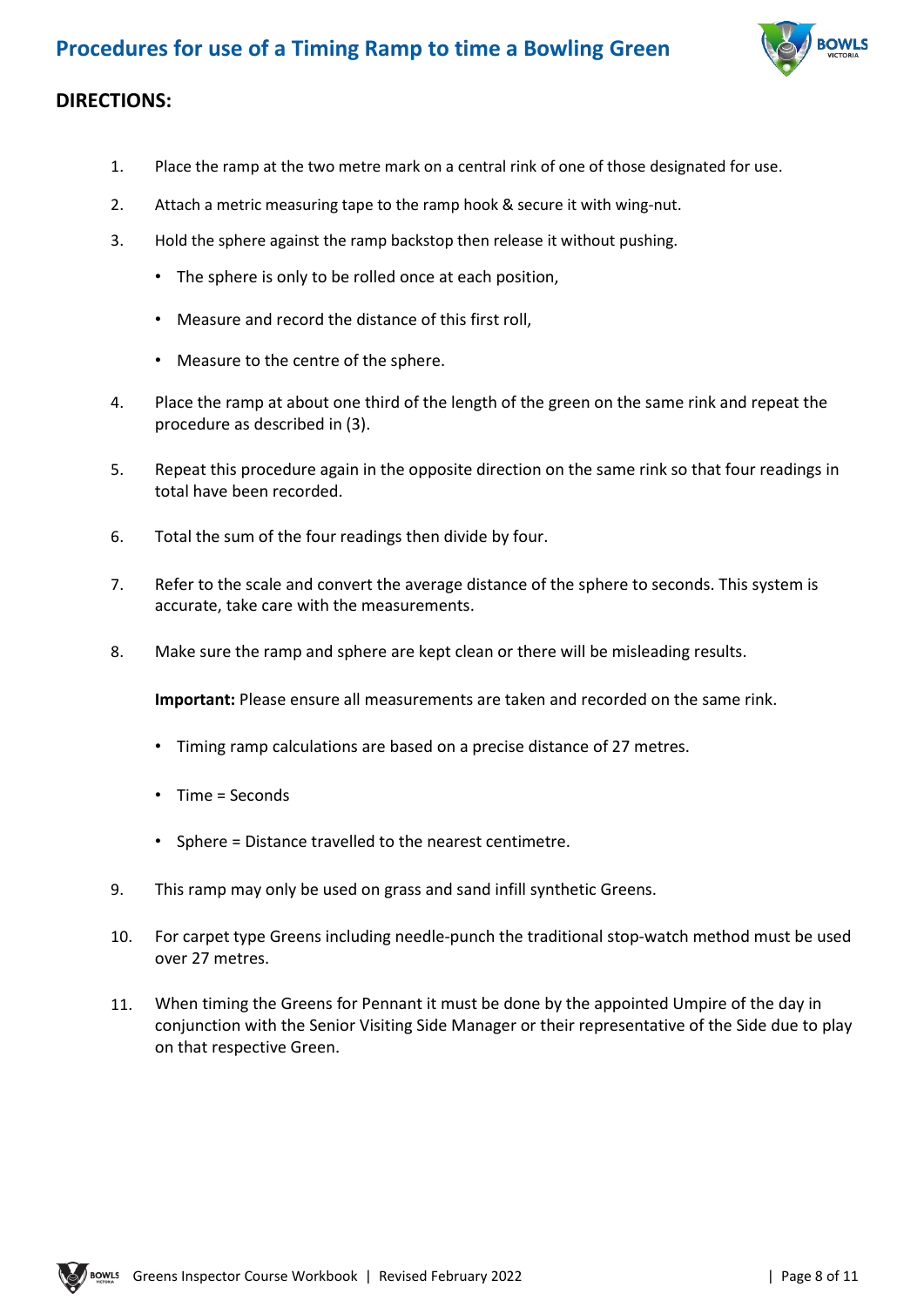# **Bowls Victoria Timing Ramp Chart**



| <b>SPHERE DISTANCE</b>                                       | <b>TIME</b> |  |  |
|--------------------------------------------------------------|-------------|--|--|
| 3.60m                                                        | 9.25 sec    |  |  |
| 3.80m                                                        | 9.50 sec    |  |  |
| 4.00m                                                        | 9.75 sec    |  |  |
| 4.30m                                                        | 10.00 sec   |  |  |
| 4.50m                                                        | 10.25 sec   |  |  |
| 4.80m                                                        | 10.50 sec   |  |  |
| 5.00m                                                        | 10.75 sec   |  |  |
| 5.30m                                                        | 11.00 sec   |  |  |
| 5.60m                                                        | 11.25 sec   |  |  |
| 5.90m                                                        | 11.50 sec   |  |  |
| 6.10m                                                        | 11.75 sec   |  |  |
| 6.40m                                                        | 12.00 sec   |  |  |
| 6.70m                                                        | 12.25 sec   |  |  |
| 7.00m                                                        | 12.50 sec   |  |  |
| 7.30m                                                        | 12.75 sec   |  |  |
| 7.60m                                                        | 13.00 sec   |  |  |
| 7.90m                                                        | 13.25 sec   |  |  |
| 8.20m                                                        | 13.50 sec   |  |  |
| 8.50m                                                        | 13.75 sec   |  |  |
| 8.80m                                                        | 14.00 sec   |  |  |
| 8.80m                                                        | 14.00 sec   |  |  |
| 9.10m                                                        | 14.25 sec   |  |  |
| 9.40m                                                        | 14.50 sec   |  |  |
| 9.70m                                                        | 14.75 sec   |  |  |
| 10.00m                                                       | 15.00 sec   |  |  |
| 10.30m                                                       | 15.25 sec   |  |  |
| 10.60m                                                       | 15.50 sec   |  |  |
| 10.90m                                                       | 15.75 sec   |  |  |
| 11.20m                                                       | 16.00 sec   |  |  |
| 11.50m                                                       | 16.25 sec   |  |  |
| 11.80m                                                       | 16.50 sec   |  |  |
| 12.10m                                                       | 16.75 sec   |  |  |
| 12.30m                                                       | 17.00 sec   |  |  |
| 12.60m                                                       | 17.25 sec   |  |  |
| 12.90m                                                       | 17.50 sec   |  |  |
| 13.10m                                                       | 17.75 sec   |  |  |
| 13.40m                                                       | 18.00 sec   |  |  |
| 13.60m                                                       | 18.25 sec   |  |  |
| 13.90m                                                       | 18.50 sec   |  |  |
| 14.10m                                                       | 18.75 sec   |  |  |
| 14.30m                                                       | 19.00 sec   |  |  |
| 14.50m                                                       | 19.25 sec   |  |  |
| 14.80m                                                       | 19.50 sec   |  |  |
| 15.00m                                                       | 19.75 sec   |  |  |
| 15.20m                                                       | 20.00 sec   |  |  |
| ATTACH COPY OF THIS CHART<br>TO SIDE OF RAMP FOR CONVENIENCE |             |  |  |

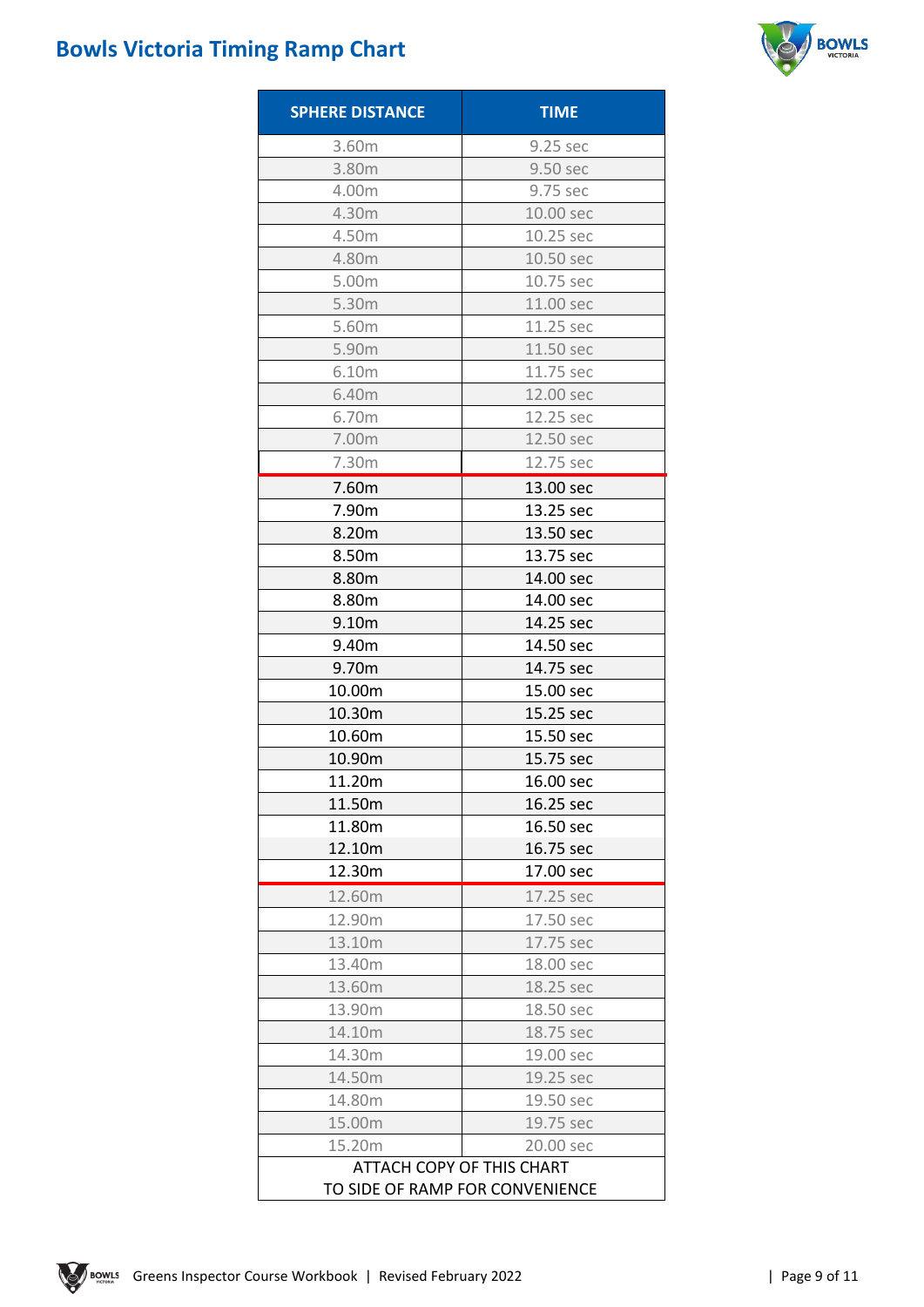# **Procedures to time a Bowling Green without a Timing Ramp**



- **1.** Place the mat at the 2m mark of a middle rink that is to be played on.
- **2.** Place the jack on centre line of the rink 27m from the mat line.
- **3.** Stand near the jack and using a stopwatch, have a bowler deliver a, bowl on the forehand to within 1m of the jack.
- **4.** Press to start the stopwatch when the bowl leaves the bowlers hand and press the stop button when the bowl ceases forward motion.
- **5.** If the bowl does not stop within 1m of the jack, repeat steps 3 & 4 until it does.
- **6.** Record the time shown on the stopwatch.
- **7.** Repeat steps 3, 4, 5 & 6 on the back hand.
- **8.** Move to the other end of the same rink and repeat steps 3 7.

The umpire will then add the four timings together and then divide by four (4) in order to calculate the average relative to **the number of seconds taken by a bowl from its delivery to the moment it comes to rest at approximately 27 metres from the mat line.** This is recorded as the **Pace of the green** for that day's play.

# **2 metre & 23 metre distance marks on side banks**

It's important for Clubs to note that the 2 metre & 23 metre Distance Marks must be marked correctly on the Banks as per the Laws of the Sport of Bowls (Law 49.12) which is appended below.

(*Be aware though that the 25 metres from end ditches has been replaced with 23 metres under Domestic Regulations for Australia covering the minimum length end of 21 metres*).

#### Law 49.12

*White or brightly coloured pegs, discs or other suitable markings must be fixed or marked vertically against the face of the side banks or fixed on top of the side banks in the direction of play to mark distances of 2 metres and 25 metres from the end ditches (see diagram B.4.1 at appendix B.4). Wherever possible, these must be the only pegs, discs or markings visible on the side banks.* 

The Distance Chart diagram at Appendix B.4.1, on Page 104 of the Law Book, which is shown below, correctly shows + signs which indicate the relevant 2 metre and 23 metre marks ditches) on the side banks green.

Clubs which have the 2 metre and 23 metre Distance marks extended across the full width of the green are to cease this practice forthwith and ensure that all markings on the surface of the green comply with Law 49.14 as per Appendix B.4.1 are adopted.

#### Law 49.14

The centre line on the rink can be marked at a distance of 2 metres from each end ditch (see diagram B.2.2 in appendix B.2). The mark can be:

49.14.1 lines drawn in the form of a "T"; or

49.14.2 a small piece of suitable material inserted immediately below the surface of the green (for outdoor play only).